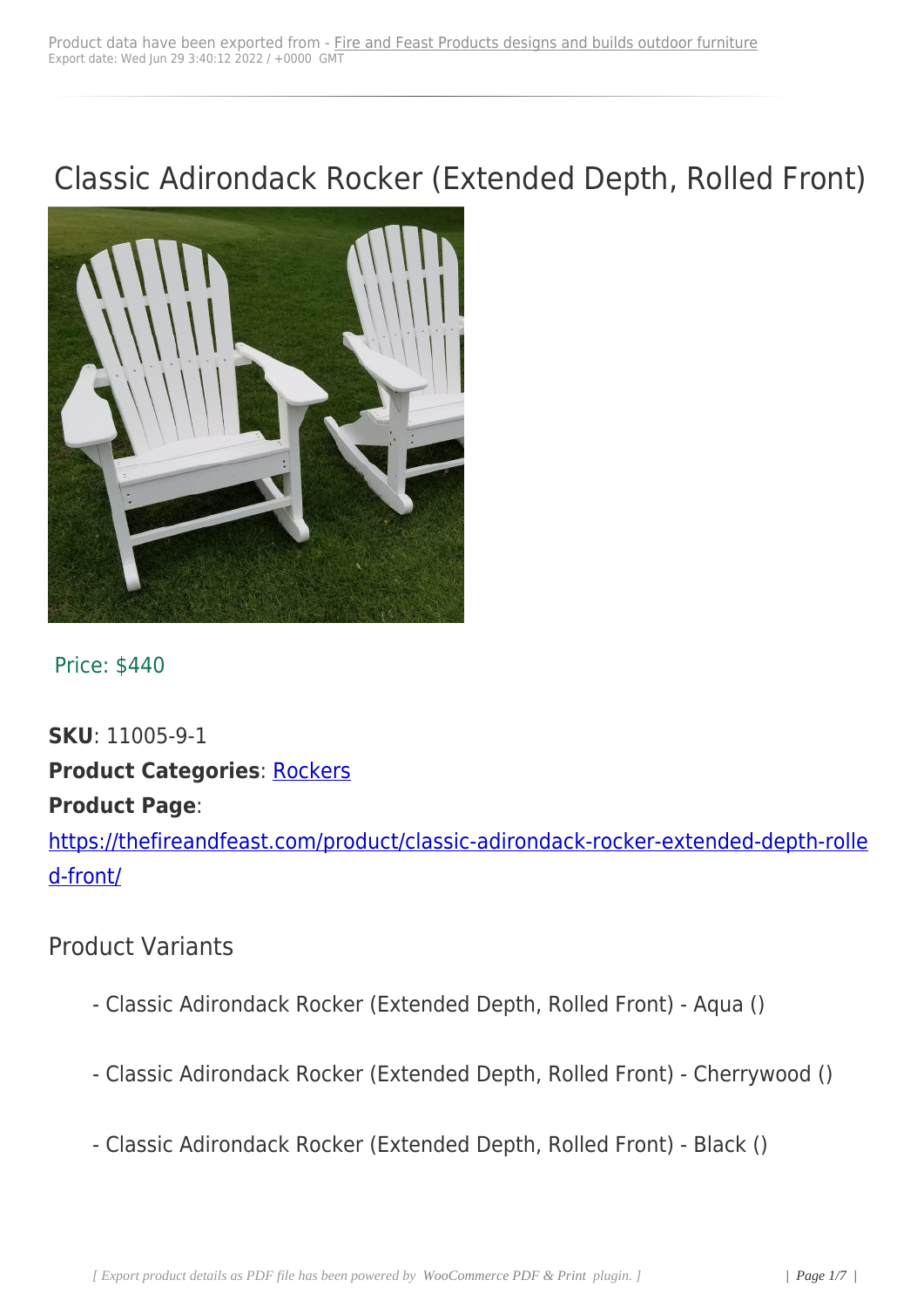- Classic Adirondack Rocker ([Extended Depth, Rolled Front\) - White/Cher](https://firefeast.webfrenetics.com/?post_type=product&p=45603)rywood Two Tone ()

- Classic Adirondack Rocker (Extended Depth, Rolled Front) - Brown ()

- Classic Adirondack Rocker (Extended Depth, Rolled Front) Cedar ()
- Classic Adirondack Rocker (Extended Depth, Rolled Front) Chocolate ()
- Classic Adirondack Rocker (Extended Depth, Rolled Front) Dark Gray ()
- Classic Adirondack Rocker (Extended Depth, Rolled Front) Honolulu ()
- Classic Adirondack Rocker (Extended Depth, Rolled Front) Hunter Green ()
- Classic Adirondack Rocker (Extended Depth, Rolled Front) Lime ()
- Classic Adirondack Rocker (Extended Depth, Rolled Front) Light Gray ()
- Classic Adirondack Rocker (Extended Depth, Rolled Front) Navy ()
- Classic Adirondack Rocker (Extended Depth, Rolled Front) Pink ()
- Classic Adirondack Rocker (Extended Depth, Rolled Front) Purple ()
- Classic Adirondack Rocker (Extended Depth, Rolled Front) Red ()
- Classic Adirondack Rocker (Extended Depth, Rolled Front) Royal ()
- Classic Adirondack Rocker (Extended Depth, Rolled Front) Tangerine ()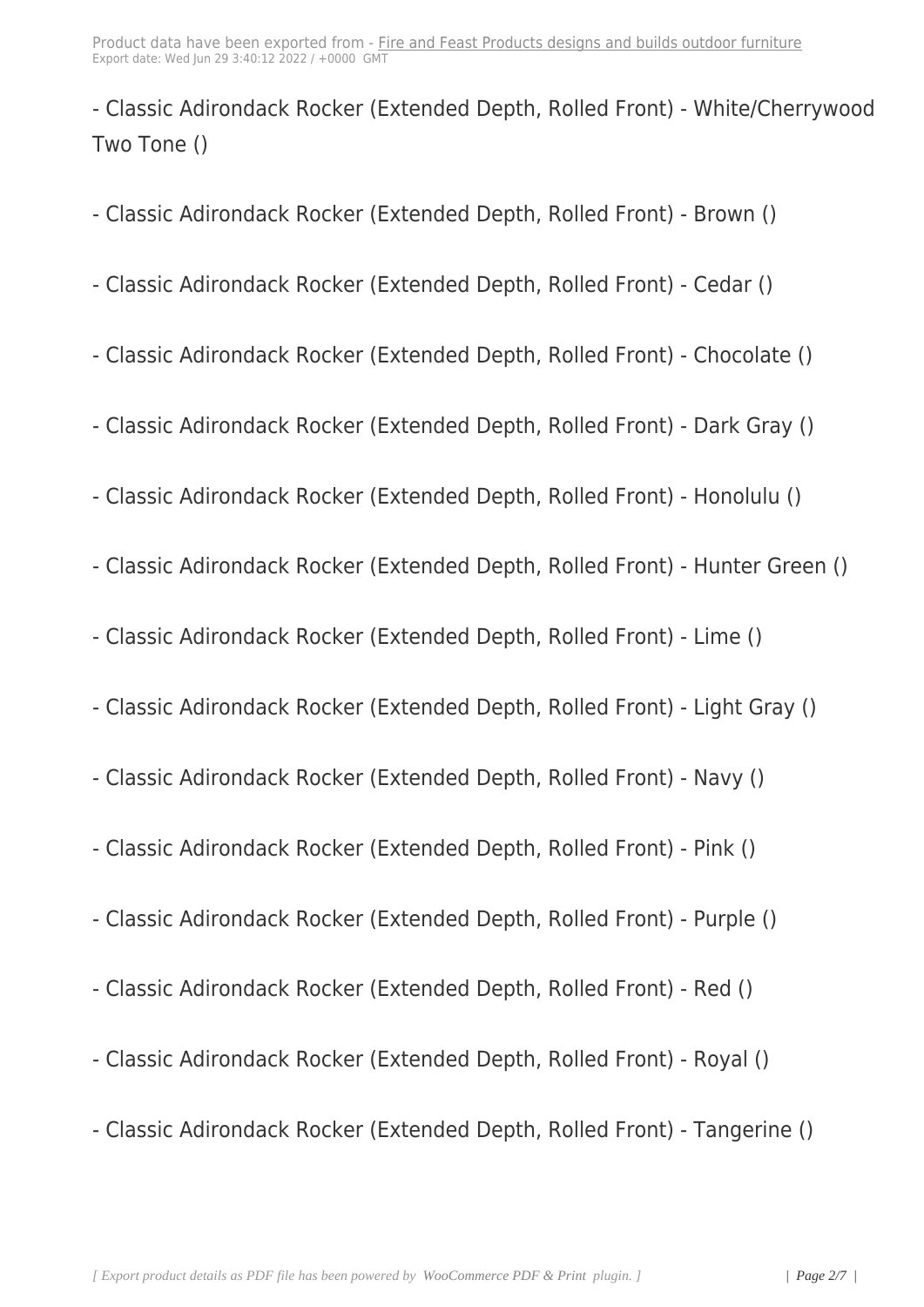- Classic Adirondack Rocker ([Extended Depth, Rolled Front\) - White/Aqua](https://firefeast.webfrenetics.com/?post_type=product&p=45603) Two Tone ()

- Classic Adirondack Rocker (Extended Depth, Rolled Front) - White/Black Two Tone ()

- Classic Adirondack Rocker (Extended Depth, Rolled Front) - White ()

- Classic Adirondack Rocker (Extended Depth, Rolled Front) - White/Brown Two Tone ()

- Classic Adirondack Rocker (Extended Depth, Rolled Front) - White/Cedar Two Tone ()

- Classic Adirondack Rocker (Extended Depth, Rolled Front) - White/Chocolate Two Tone ()

- Classic Adirondack Rocker (Extended Depth, Rolled Front) - White/Dark Gray Two Tone ()

- Classic Adirondack Rocker (Extended Depth, Rolled Front) - White/Honolulu Two Tone ()

- Classic Adirondack Rocker (Extended Depth, Rolled Front) - White/Hunter Green Two Tone ()

- Classic Adirondack Rocker (Extended Depth, Rolled Front) - White/Lemon Two Tone ()

- Classic Adirondack Rocker (Extended Depth, Rolled Front) - White/Light Gray Two Tone ()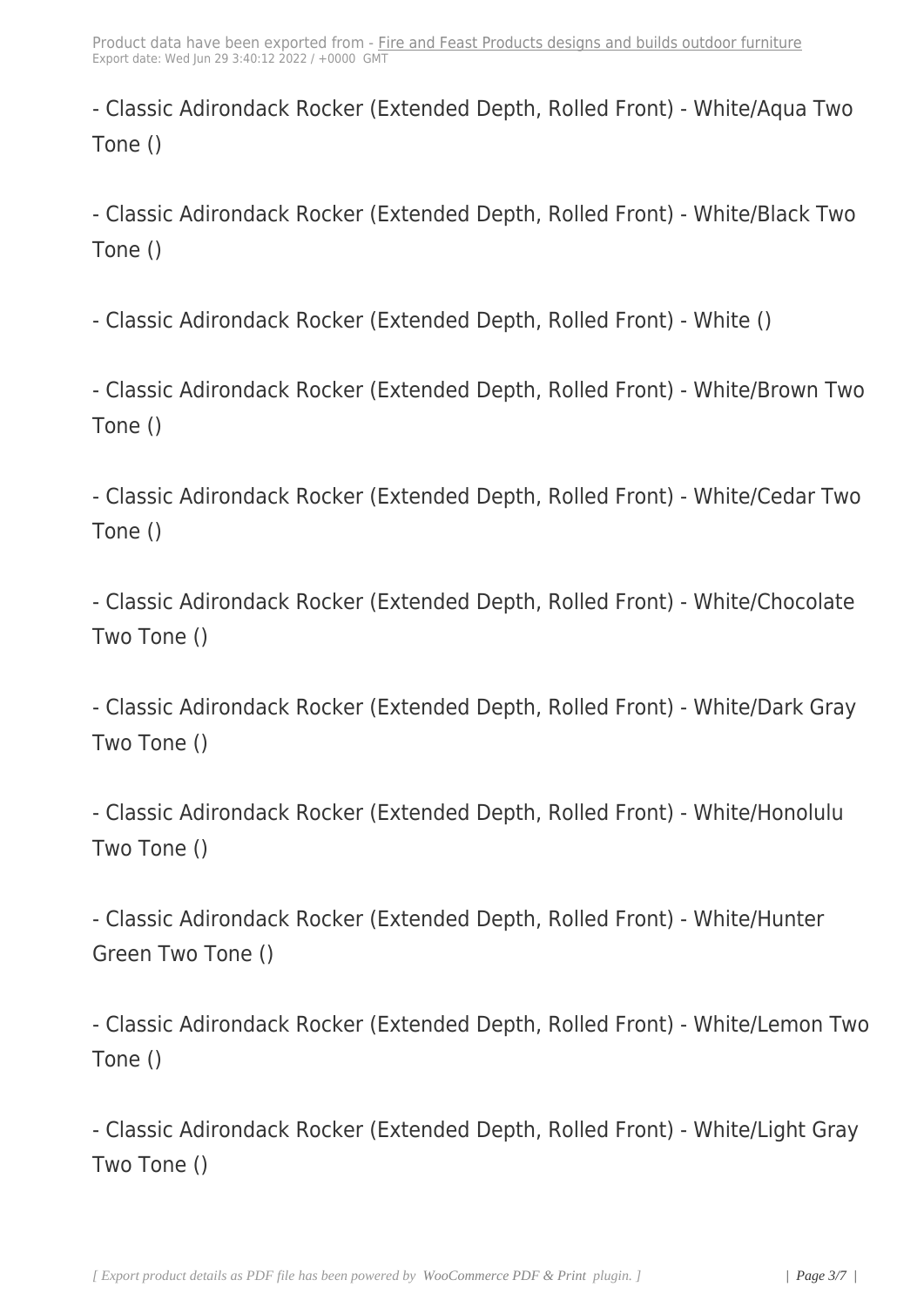- Classic Adirondack Rocker (Extended Depth, Rolled Front) - White/Lime Two Tone ()

- Classic Adirondack Rocker (Extended Depth, Rolled Front) - White/Navy Two Tone ()

- Classic Adirondack Rocker (Extended Depth, Rolled Front) - White/Pink Two Tone ()

- Classic Adirondack Rocker (Extended Depth, Rolled Front) - White/Purple Two Tone ()

- Classic Adirondack Rocker (Extended Depth, Rolled Front) - White/Red Two Tone ()

- Classic Adirondack Rocker (Extended Depth, Rolled Front) - White/Royal Two Tone ()

- Classic Adirondack Rocker (Extended Depth, Rolled Front) - White/Tangerine Two Tone ()

- Classic Adirondack Rocker (Extended Depth, Rolled Front) - White/Weathered Wood Two Tone ()

### Product Summary

The Fireside Family of Adirondack chairs is a modern adaption of an outdoor classic. Made from recycled HDPE material (90% post consumer plastic bottles) and stainless steel hardware, the Fireside holds up to year-round exterior use. This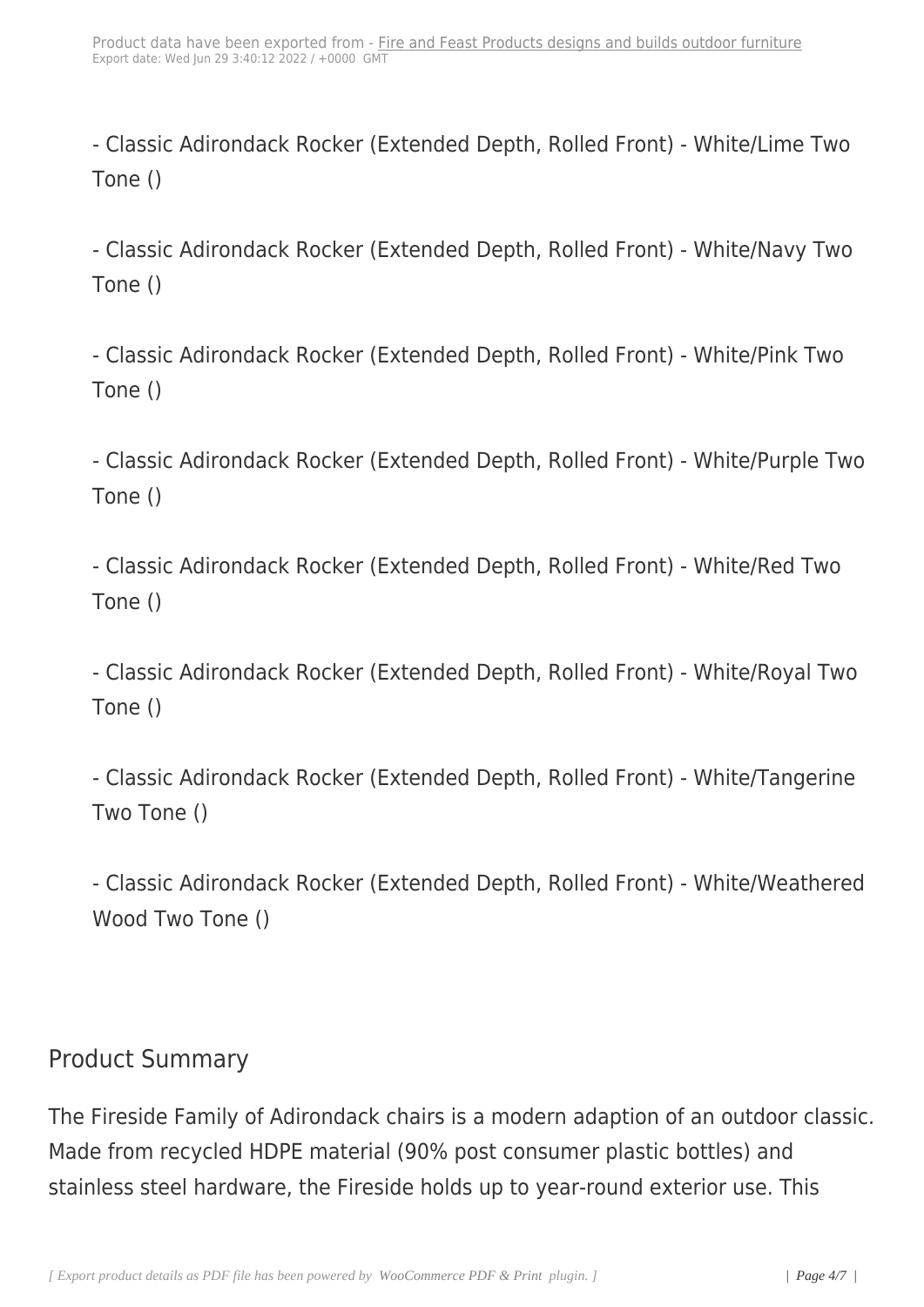sturdy chair offers a curved [back and a contoured seating surface to ens](https://firefeast.webfrenetics.com/?post_type=product&p=45603)ure comfort.

The Fireside Roll incorporates all of the features of the Fire and Feast Classic Adirondack chair with the addition of a rolled front edge along the seat of the chair. This provides users with the added comfort of a gentle roll where the chair hits the back of the legs. The Fireside Roll is available in 20 solid colors, as well as a two tone combination of white and any other solid color. For any other color combination, select the option "Email or Call" from the dropdown list of colors below and you will be contacted by a Fire and Feast craftsman to discuss and confirm your custom color selection.

Please contact us to receive a free color sample to ensure that you select the desired color for your chairs.

## Product Description

[vc\_row][vc\_column][vc\_column\_text]

- Free ground shipping in the continental US. - Stay tuned as our product line will continue to expand throughout 2020 - Please email or call 847-478-3313 to order the Fireside Roll or for a custom outdoor furniture consulation.] WHY HDPE? Fire and Feast furniture is constructed using 18-8 stai[nless st](http://thefireandfeast.com/#/ContactUs)eel fasteners, thus preventing corrosion and rust on furniture hardware and more...

HDPE lumber stops hundreds of millions of plastic containers from entering the landfill waste stream through the production of recycled HDPE resin made from post consumer materials, thus supporting a net positive impact on the environment HDPE furniture is resistant to mold, mildew, and UV sunlight

HDPE used in building Fire and Feast furniture does not splinter, warp, crack, or split, unlike wood

HDPE is uniform in color throughout the material and is subject to minimal fading, thus eliminating the need to paint

The only maintenance needed is an occasional seasonal wash with a hose, mild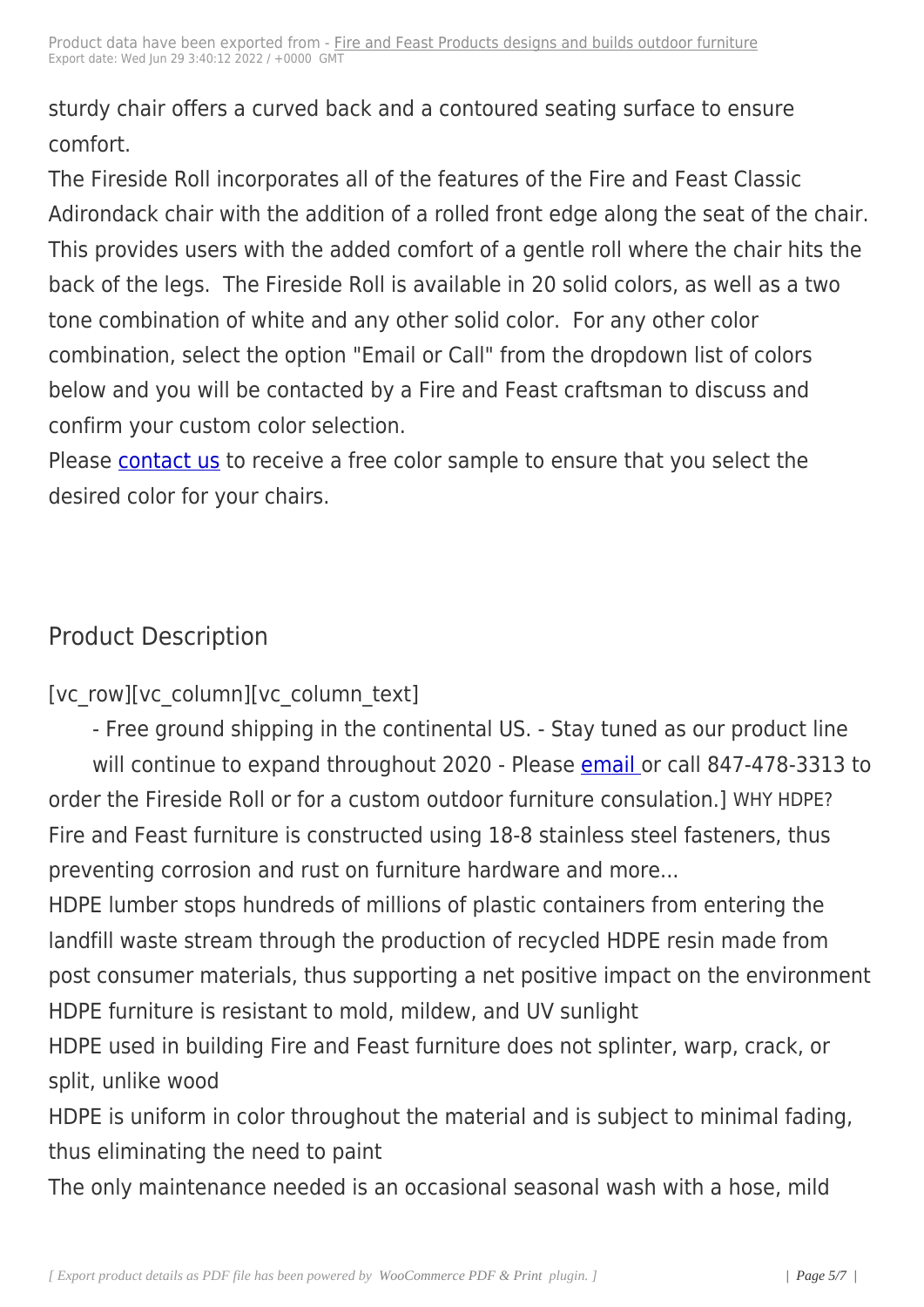## Product Attributes

- Dimensions: N/A
- Weight: 42 lbs

- Color: Aqua, Black, Brown, Cedar, Cherrywood, Chocolate, Dark Gray, Honolulu, Hunter Green, Lemon, Lime, Light Gray, Navy, Pink, Purple, Red, Royal, Tangerine, Weathered Wood, White, White/Aqua Two Tone, White/Black Two Tone, White/Brown Two Tone, White/Cedar Two Tone, White/Cherrywood Two Tone, White/Chocolate Two Tone, White/Dark Gray Two Tone, White/Honolulu Two Tone, White/Hunter Green Two Tone, White/Lemon Two Tone, White/Light Gray Two Tone, White/Lime Two Tone, White/Navy Two Tone, White/Pink Two Tone, White/Purple Two Tone, White/Red Two Tone, White/Royal Two Tone, White/Tangerine Two Tone, White/Weathered Wood Two Tone, Email or Call

## Product Gallery